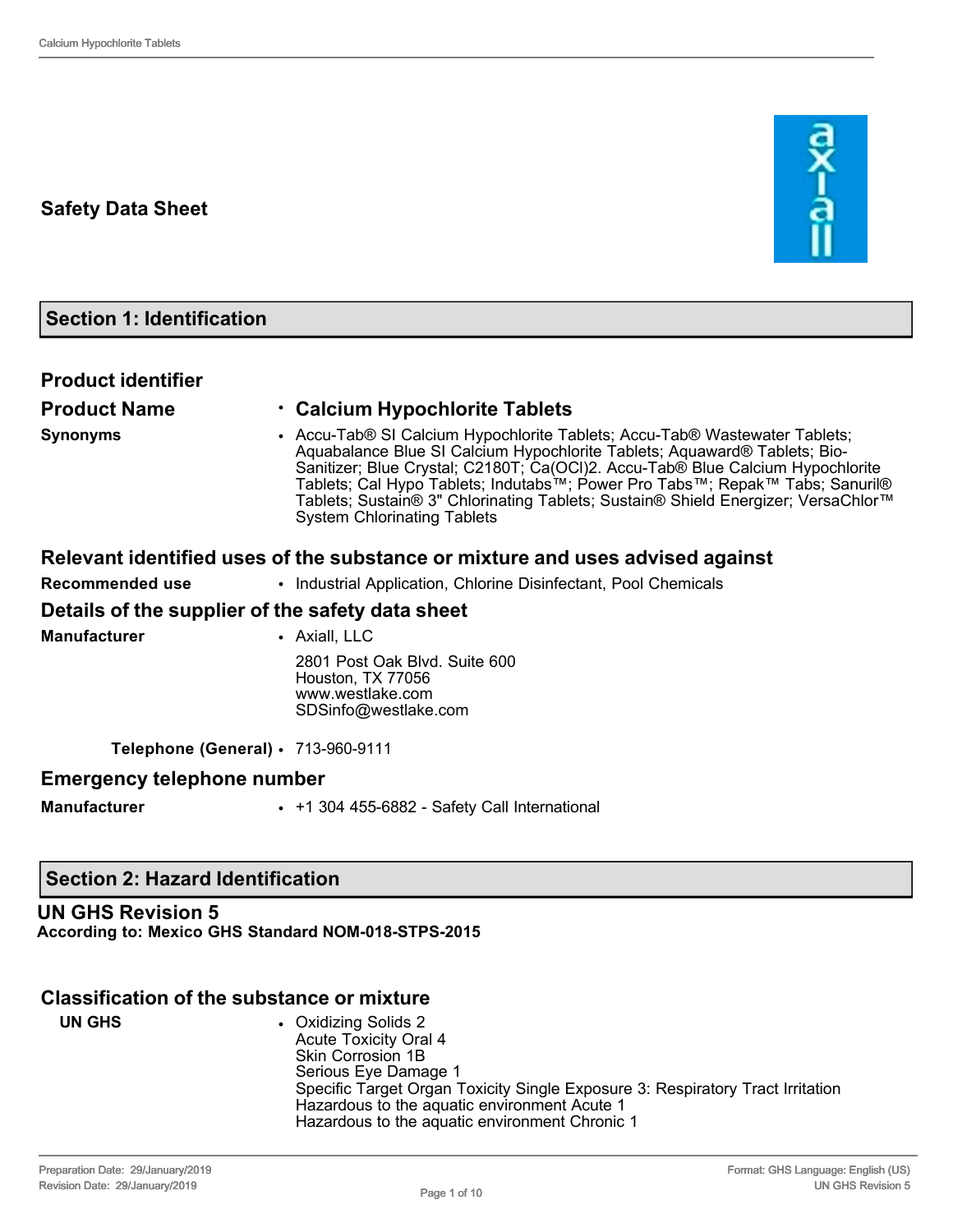| <b>Label elements</b><br><b>UN GHS</b> |                                                                                                                                                                                                                                                                                                                                                                                                                                                                                                                                                                                                                                                                                                        |
|----------------------------------------|--------------------------------------------------------------------------------------------------------------------------------------------------------------------------------------------------------------------------------------------------------------------------------------------------------------------------------------------------------------------------------------------------------------------------------------------------------------------------------------------------------------------------------------------------------------------------------------------------------------------------------------------------------------------------------------------------------|
|                                        | <b>DANGER</b>                                                                                                                                                                                                                                                                                                                                                                                                                                                                                                                                                                                                                                                                                          |
|                                        |                                                                                                                                                                                                                                                                                                                                                                                                                                                                                                                                                                                                                                                                                                        |
|                                        | Hazard statements · May intensify fire; oxidizer<br>Harmful if swallowed<br>Causes severe skin burns and eye damage.<br>Causes serious eye damage<br>May cause respiratory irritation<br>Very toxic to aquatic life<br>Very toxic to aquatic life with long lasting effects                                                                                                                                                                                                                                                                                                                                                                                                                            |
| <b>Precautionary statements</b>        |                                                                                                                                                                                                                                                                                                                                                                                                                                                                                                                                                                                                                                                                                                        |
| <b>Prevention •</b>                    | Keep away from heat, hot surfaces, sparks, open flames and other ignition sources.<br>No smoking.<br>Keep away from clothing and other combustible materials.<br>Do not breathe dust.<br>Wash thoroughly after handling.<br>Do not eat, drink or smoke when using this product.<br>Use only outdoors or in a well-ventilated area.<br>Avoid release to the environment.<br>Wear protective gloves/protective clothing/eye protection/face protection.                                                                                                                                                                                                                                                  |
| Response •                             | In case of fire: Use to extinguish.<br>IF INHALED: Remove person to fresh air and keep comfortable for breathing.<br>Call a POISON CENTER/doctor if you feel unwell.<br>IF ON SKIN (or hair): Take off immediately all contaminated clothing. Rinse skin with<br>water.<br>Immediately call a POISON CENTER/doctor.<br>Specific treatment, see supplemental first aid information.<br>Wash contaminated clothing before reuse.<br>IF IN EYES: Rinse cautiously with water for several minutes. Remove contact lenses,<br>if present and easy to do. Continue rinsing.<br>IF SWALLOWED: Call a POISON CENTER/doctor if you feel unwell.<br>Rinse mouth.<br>Do NOT induce vomiting.<br>Collect spillage. |
|                                        | Storage/Disposal • Store in a well-ventilated place. Keep container tightly closed.<br>Dispose of content and/or container in accordance with local, regional, national, and/or<br>international regulations.                                                                                                                                                                                                                                                                                                                                                                                                                                                                                          |
|                                        | <b>Supplemental information <math>\cdot</math></b> 0 - 3 percent of this product consists of an ingredient of unknown toxicity.                                                                                                                                                                                                                                                                                                                                                                                                                                                                                                                                                                        |
| <b>Other hazards</b>                   |                                                                                                                                                                                                                                                                                                                                                                                                                                                                                                                                                                                                                                                                                                        |
| <b>UN GHS</b>                          | • According to: NOM-018-STPS-2015 this product is considered hazardous                                                                                                                                                                                                                                                                                                                                                                                                                                                                                                                                                                                                                                 |

# **Section 3 - Composition/Information on Ingredients**

#### **Substances**

• Material does not meet the criteria of a substance.

#### **Mixtures**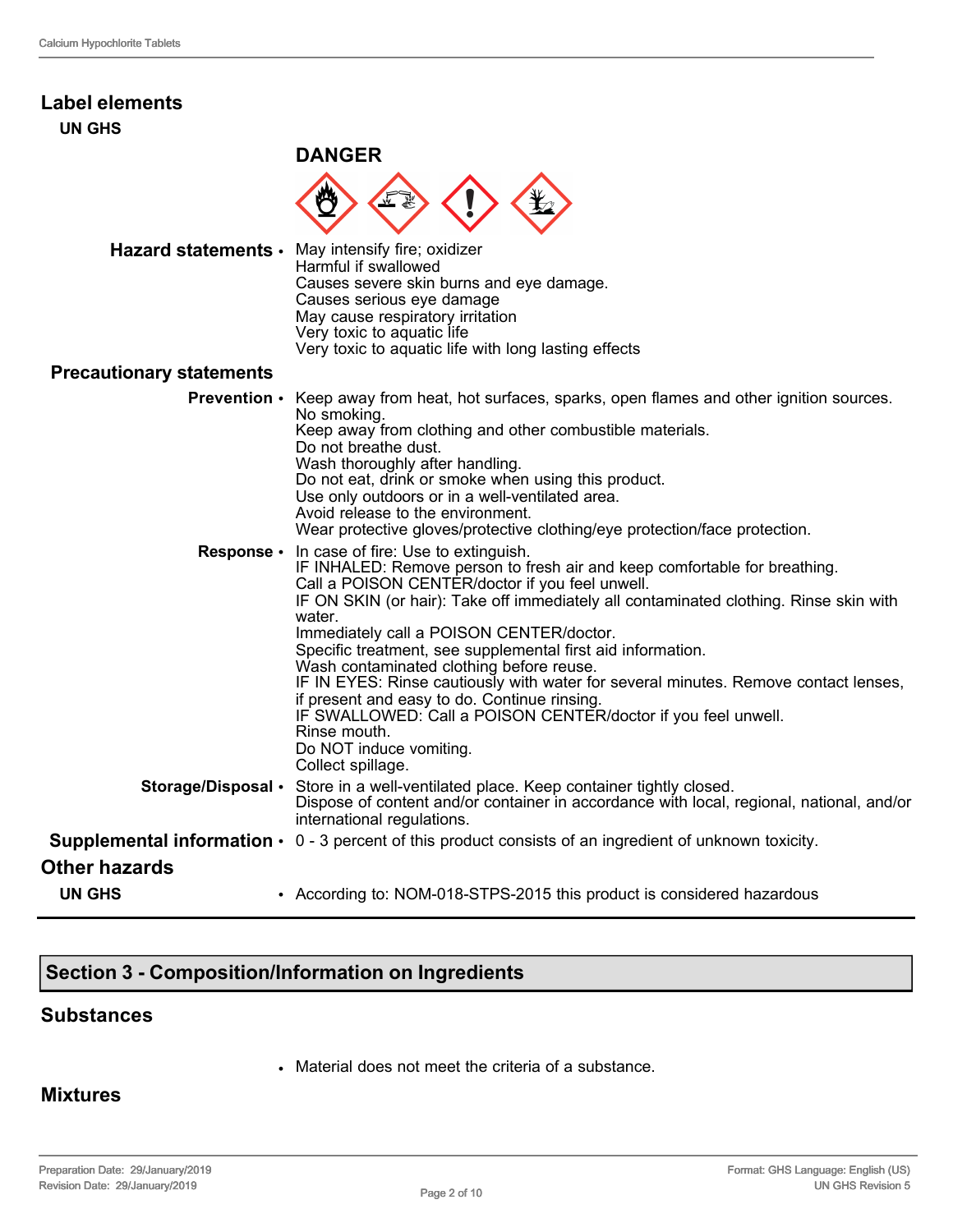| <b>Composition</b>          |                         |                         |                                                                                                                                                          |                                                                              |            |
|-----------------------------|-------------------------|-------------------------|----------------------------------------------------------------------------------------------------------------------------------------------------------|------------------------------------------------------------------------------|------------|
| <b>Chemical Name</b>        | <b>Identifiers</b>      | $\frac{0}{0}$           | <b>Classifications According to</b><br><b>LD50/LC50</b><br><b>Regulation/Directive</b>                                                                   |                                                                              | Comments   |
| Calcium<br>hypochlorite     | CAS:7778-<br>$54-3$     | 65%<br>TO<br>76%        | <b>UN GHS Revision 5:</b> Ox. Sol. 2; Acute Tox. 4 (orl);<br>Skin Corr. 1; Eye Dam. 1; Aquatic Acute 1; Aquatic<br><b>NDA</b><br><b>NDA</b><br>Chronic 1 |                                                                              |            |
| Sodium chloride             | CAS:7647-<br>$14 - 5$   | 10%<br><b>TO</b><br>30% | Ingestion/Oral-Rat<br>LD50 · 3000 mg/kg                                                                                                                  | <b>UN GHS Revision 5:</b> Acute Tox. 5 (Orl); Eye Irrit. 2;<br>Skin Irrit. 3 | <b>NDA</b> |
| Calcium<br>hydroxide        | CAS: 1305-<br>$62 - 0$  | 1% TO<br>3%             | Ingestion/Oral-Rat<br>LD50 · 7340 mg/kg                                                                                                                  | UN GHS Revision 5: Skin Corr. 1; Eye Dam. 1                                  | <b>NDA</b> |
| Calcium chlorate            | CAS: 10137-<br>$74-3$   | 0% TO<br>3%             | <b>NDA</b>                                                                                                                                               | <b>UN GHS Revision 5: Ox. Sol. 2</b>                                         | <b>NDA</b> |
| Calcium<br>carbonate        | CAS:471-34-             | 1% TO<br>3%             | Ingestion/Oral-Rat<br>$LD50 \cdot 6450$ mg/kg                                                                                                            | UN GHS Revision 5: Skin Irrit. 2; Eye Irrit. 2                               | <b>NDA</b> |
| Pentasodium<br>triphosphate | CAS:7758-<br>$29 - 4$   | $< 1\%$                 | Ingestion/Oral-Rat<br>LD50 • 3120 mg/kg<br>Skin-Rabbit LD50 .<br>>4640 mg/kg                                                                             | UN GHS Revision 5: Acute Tox. 5 (Orl); Skin Irrit. 2                         | <b>NDA</b> |
| Calcium chloride            | CAS: 10043-<br>$52 - 4$ | 0.1%                    | Ingestion/Oral-Rat<br>$LD50 \cdot 1$ g/kg<br>Skin-Rabbit LD50 ·<br>>5000 mg/kg                                                                           | <b>UN GHS Revision 5:</b> Acute Tox. 5 (Orl); Skin Irrit. 2;<br>Eve Irrit. 2 | <b>NDA</b> |

## **Section 4: First-Aid Measures**

## **Description of first aid measures**

| <b>Inhalation</b>                                                          | • Move victim to fresh air. If person is not breathing, call 911 or an ambulance, then give<br>artificial respiration. Do not use mouth-to-mouth method if victim inhaled the<br>substance; give artificial respiration with the aid of a pocket mask equipped with a one<br>-way valve or other proper respiratory medical device. Call a poison center control<br>center or doctor for further treatment advice. |  |
|----------------------------------------------------------------------------|--------------------------------------------------------------------------------------------------------------------------------------------------------------------------------------------------------------------------------------------------------------------------------------------------------------------------------------------------------------------------------------------------------------------|--|
| <b>Skin</b>                                                                | • For minor skin contact, avoid spreading material on unaffected skin. In case of contact<br>with substance, immediately flush skin with running water for at least 20 minutes.<br>Remove and isolate contaminated clothing. Call a poison center or doctor for<br>treatment advice.                                                                                                                               |  |
| Eye                                                                        | In case of contact with substance, immediately flush eyes with running water for at<br>least 20 minutes. Remove contact lenses, if present after the first 5 minutes. Continue<br>Rinsing. Call a poison control center or doctor for further treatment advice.                                                                                                                                                    |  |
| Ingestion                                                                  | • If swallowed, seek medical attention immediately from poison control center or doctor.<br>Have a person sip a glass of water, if able to swallow. Do not give anything by mouth<br>to an unconscious person. Do not induce vomiting unless told to do so by the poison<br>control center or doctor.                                                                                                              |  |
|                                                                            | Most important symptoms and effects, both acute and delayed                                                                                                                                                                                                                                                                                                                                                        |  |
|                                                                            | • If ingestion, irritation, any type of overexposure or symptoms of overexposure occur<br>during, or persists after use of this product, contact a POISON CONTROL CENTER,<br><b>EMERGENCY ROOM OR PHYSICIAN immediately; have Safety Data Sheet</b><br>information available. Never give anything by mouth to an unconscious or convulsing<br>person. Refer to Section 11 - Toxicological Information.             |  |
| Indication of any immediate medical attention and special treatment needed |                                                                                                                                                                                                                                                                                                                                                                                                                    |  |
| <b>Notes to Physician</b>                                                  | • Probable mucosal damage may contraindicate the use of gastric lavage. All<br>treatments should be based on observed signs and symptoms of distress in the<br>patient. Consideration should be given to the possibility that overexposure to materials<br>other than this product may have occurred.                                                                                                              |  |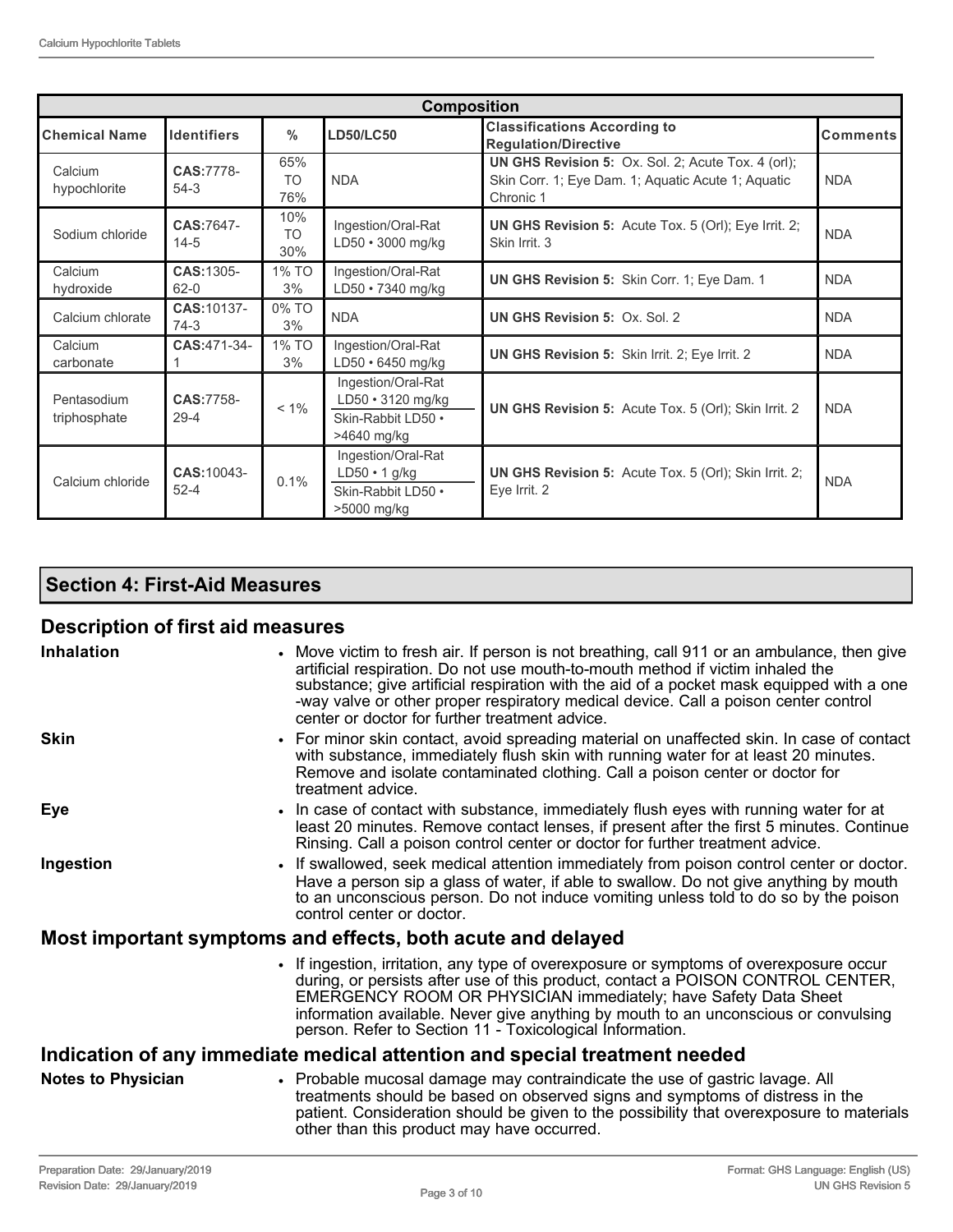## **Section 5: Fire-Fighting Measures**

#### **Extinguishing media**

|                                                     | <b>Suitable Extinguishing Media •</b> Drench with large quantities of water only.                                                                                                                                                                                                                                                                                                                                                                                                                                                                                                                                                                                                                                                                                                                                                                                                                         |
|-----------------------------------------------------|-----------------------------------------------------------------------------------------------------------------------------------------------------------------------------------------------------------------------------------------------------------------------------------------------------------------------------------------------------------------------------------------------------------------------------------------------------------------------------------------------------------------------------------------------------------------------------------------------------------------------------------------------------------------------------------------------------------------------------------------------------------------------------------------------------------------------------------------------------------------------------------------------------------|
| <b>Unsuitable Extinguishing</b><br>Media            | • Do not use dry chemicals or foams. Product supplies own oxygen, therefore attempts<br>to smother fire with a wet blanket, carbon dioxide, dry chemical extinguisher or other<br>means are not effective. Product has the potential to cause a violent reaction if dry<br>chemical fire extinguishers are used.                                                                                                                                                                                                                                                                                                                                                                                                                                                                                                                                                                                          |
|                                                     | Special hazards arising from the substance or mixture                                                                                                                                                                                                                                                                                                                                                                                                                                                                                                                                                                                                                                                                                                                                                                                                                                                     |
| <b>Unusual Fire and Explosion</b><br><b>Hazards</b> | • Containers may explode when heated.<br>May explode from heat or contamination.<br>May ignite combustibles (wood, paper, oil, clothing, etc.)<br>Runoff may create fire or explosion hazard.<br>Some will react explosively with hydrocarbons (fuels)<br>These substances will accelerate burning when involved in a fire.<br>Emits toxic fumes under fire conditions.<br>Chlorine gas may be generated.                                                                                                                                                                                                                                                                                                                                                                                                                                                                                                 |
| <b>Hazardous Combustion</b><br><b>Products</b>      | Decomposition products may include the following materials: carbon oxides;<br>$\bullet$<br>halogenated compounds; metal oxide/oxides.                                                                                                                                                                                                                                                                                                                                                                                                                                                                                                                                                                                                                                                                                                                                                                     |
| <b>Advice for firefighters</b>                      |                                                                                                                                                                                                                                                                                                                                                                                                                                                                                                                                                                                                                                                                                                                                                                                                                                                                                                           |
|                                                     | • Structural firefighters' protective clothing provides limited protection in fire situations<br>ONLY; it is not effective in spill situations where direct contact with the substance is<br>possible.<br>Wear chemical protective clothing that is specifically recommended by the<br>manufacturer. It may provide little or no thermal protection.<br>Wear positive pressure self-contained breathing apparatus (SCBA).<br>SMALL FIRES: Move containers from fire area if you can do it without risk.<br>Promptly isolate the scene by removing all persons from the vicinity of the incident if<br>there is a fire.<br>No action shall be taken involving any personal risk or without suitable training.<br>This material is very toxic to aquatic organisms. Fire water contaminated with this<br>material must be contained and prevented from being discharged to any waterway,<br>sewer or drain. |

## **Section 6 - Accidental Release Measures**

#### **Personal precautions, protective equipment and emergency procedures**

| <b>Personal Precautions</b> | • Use extreme caution in handling spilled material. Ventilate the area before entry. Use<br>spark-proof tools and explosion-proof equipment. Do not walk through spilled material.<br>Do not mix this product with any other chemicals, including any other pool chemicals<br>of any kind, such as other disinfection or "shock" pool products. Contamination with<br>moisture, acids, organic matter, other chemicals (including, but not limited to cleaning<br>chemicals and other pool chemicals), petroleum or paint products or other easily<br>combustible materials may start a chemical reaction with generation of heat, liberation<br>of hazardous gases and possible violent reaction leading to fire or explosion. Wear<br>appropriate personal protective equipment, avoid direct contact. Do not touch<br>damaged containers or spilled material unless wearing appropriate protective clothing. |
|-----------------------------|-----------------------------------------------------------------------------------------------------------------------------------------------------------------------------------------------------------------------------------------------------------------------------------------------------------------------------------------------------------------------------------------------------------------------------------------------------------------------------------------------------------------------------------------------------------------------------------------------------------------------------------------------------------------------------------------------------------------------------------------------------------------------------------------------------------------------------------------------------------------------------------------------------------------|
| <b>Emergency Procedures</b> | • ELIMINATE all ignition sources (no smoking, flares, sparks or flames in immediate<br>area). As an immediate precautionary measure, isolate spill or leak area for at least<br>50 meters (150 feet) in all directions. Keep unauthorized personnel away. Stay<br>upwind. Keep out of low areas. Do not get water inside container.                                                                                                                                                                                                                                                                                                                                                                                                                                                                                                                                                                             |
| Environmontal procesitione  |                                                                                                                                                                                                                                                                                                                                                                                                                                                                                                                                                                                                                                                                                                                                                                                                                                                                                                                 |

#### **Environmental precautions**

• Prevent entry into waterways, sewers, basements or confined areas.

#### **Methods and material for containment and cleaning up**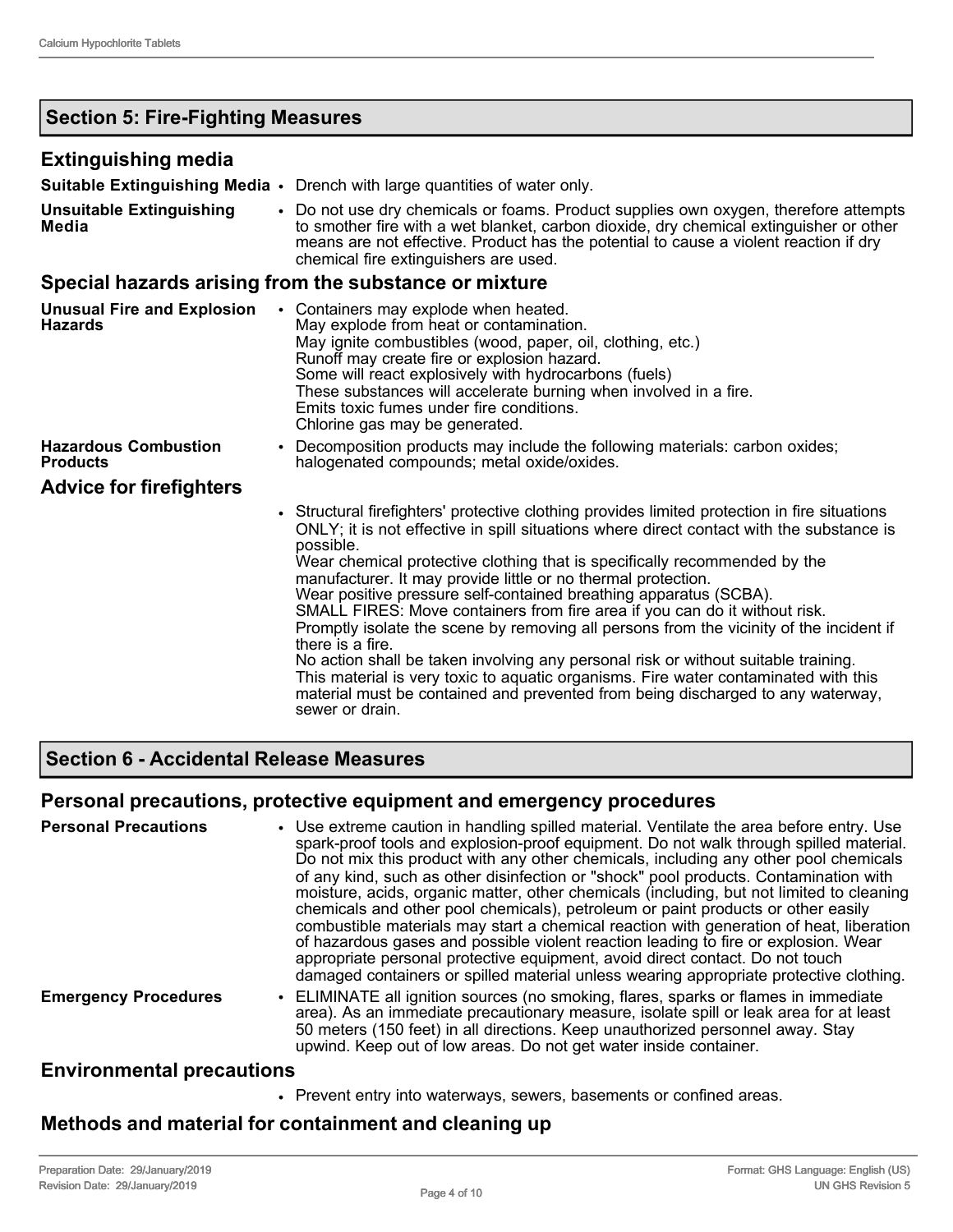**Containment/Clean-up Measures** • Avoid generating dust. If fire or decomposition occurs in area of spill, immediately douse with plenty of water. Otherwise, sweep up all visible material using a clean (new, ifpossible), dry shovel and broom and immediately dissolve material in a water-filledcontainer. Spilled material that has been swept up and dissolved in water should be used immediately in the normal application for which this product is being consumed.

#### **Reference to other sections**

• Note: see Section 1 for emergency contact information and Section 13 for waste disposal.

#### **Section 7 - Handling and Storage**

#### **Precautions for safe handling**

**Handling** • Use extreme caution in handling spilled material. Use only with adequate ventilation. Keep away from combustible material. Strong oxidizer. Contact with other material may cause fire. Use spark-proof tools and explosion-proof equipment. Do not mix this product with any other chemicals, including any other pool chemicals of any kind, such as other disinfection or "shock" pool products. Contamination with moisture, acids, organic matter, other chemicals (including, but not limited to cleaning chemicals and other pool chemicals), petroleum or paint products or other easily combustible materials may start a chemical reaction with generation of heat, liberation of hazardous gases and possible violent reaction leading to fire or explosion. Always add product to large quantities of water to fully dissolve product. Do not pour water into product, always add product to water. Use only a clean (new, if possible), dry scoop made of metal or plastic each time product is taken from the container. Do not use with stabilized chlorine or bromine tablet chemical feeders. Do not add this product to any dispensing device containing remnants of any other product or pool chemical. Wear appropriate personal protective equipment, avoid direct contact. Do not breathe dust. Do not get in eyes, on skin, or on clothing. Do not ingest. Wash thoroughly with soap and water after handling and before eating, drinking, or using tobacco. Empty containers retain product residue and can be hazardous. Do not reuse container. Residual material remaining in empty container can react to cause fire. Thoroughly flush empty container with water then destroy by placing in trash collection.

#### **Conditions for safe storage, including any incompatibilities**

**Storage • • • Ventilate enclosed areas. Keep only in the original container. Keep container closed.** Separate from acids, alkalis, reducing agents and combustibles. See NFPA 400. Hazardous Materials Code for further information. Store in a cool, dry, well-ventilated place. If possible isolate container in open air or well-ventilated area. If product becomes contaminated or decomposes do not reseal container. If possibleisolate container in open air or well-ventilated area.

#### **Section 8 - Exposure Controls/Personal Protection**

#### **Control parameters**

| <b>Exposure Limits/Guidelines</b>      |  |                             |  |
|----------------------------------------|--|-----------------------------|--|
| <b>Mexico</b><br><b>Result</b>         |  |                             |  |
| Calcium hydroxide<br>$(1305 - 62 - 0)$ |  | ¶TWAs   5 mg/m3 TWA VLE-PPT |  |

#### **Exposure controls**

| <b>Engineering</b><br><b>Measures/Controls</b> | Good general ventilation should be used. Ventilation rates should be matched to<br>conditions. If applicable, use process enclosures, local exhaust ventilation, or other |
|------------------------------------------------|---------------------------------------------------------------------------------------------------------------------------------------------------------------------------|
|                                                | engineering controls to maintain airborne levels below recommended exposure limits.                                                                                       |
| <b>Personal Protective Equipment</b>           |                                                                                                                                                                           |

#### **Personal Protective Equipment**

**Respiratory** • If workers are exposed to concentrations above the exposure limit, they must use appropriate, certified respirators. Use a properly fitted, air-purifying or air-fed respirator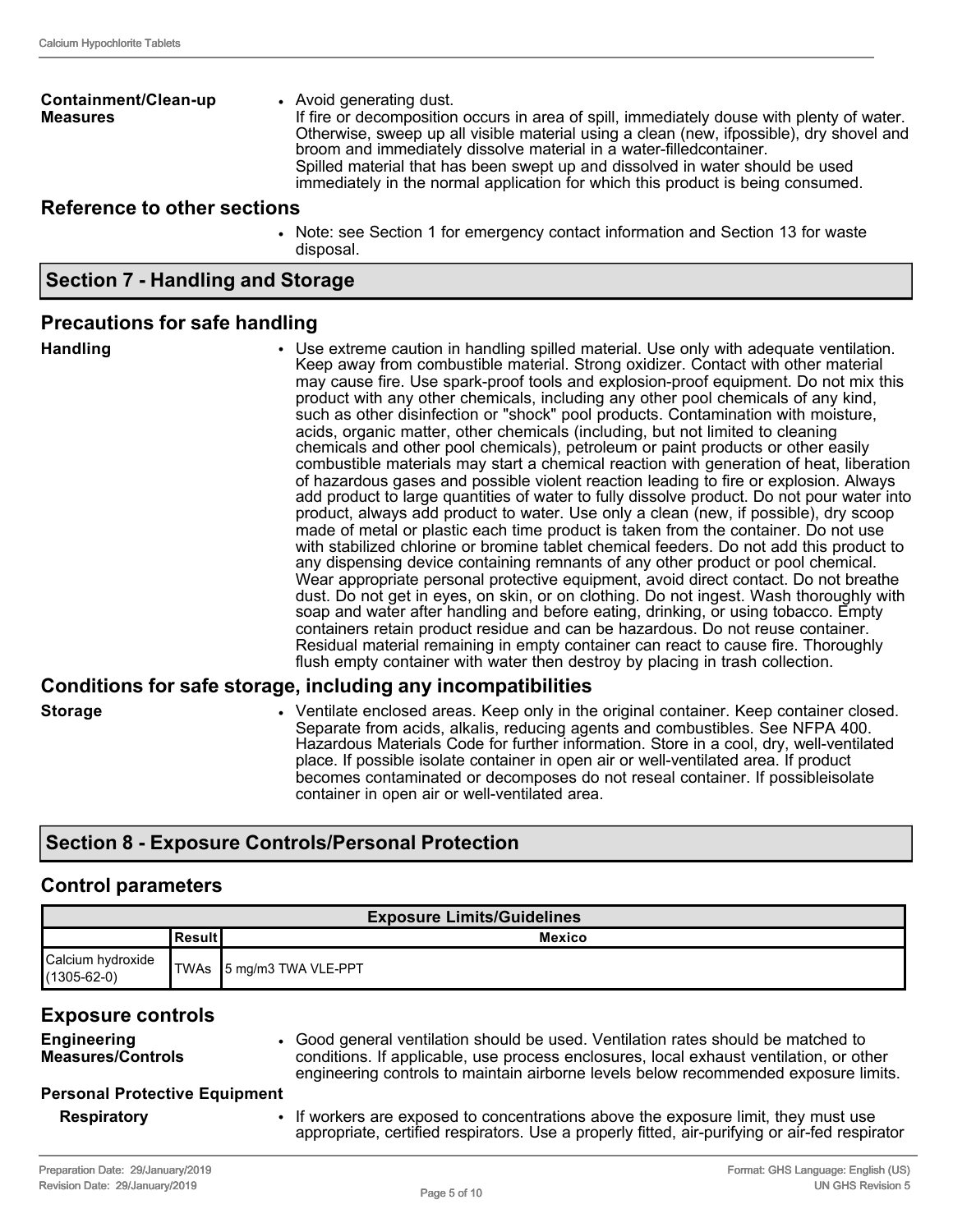| Eye/Face                                  | complying with an approved standard if a risk assessment indicates this is necessary.<br>Respirator selection must be based on known or anticipated exposure levels, the<br>hazards of the product and the safe working limits of the selected respirator.<br>• Wear chemical splash goggles and face shield.                                                                                                                                                                                                                                                                                                                                                                                                                                                                                                                                                                   |
|-------------------------------------------|---------------------------------------------------------------------------------------------------------------------------------------------------------------------------------------------------------------------------------------------------------------------------------------------------------------------------------------------------------------------------------------------------------------------------------------------------------------------------------------------------------------------------------------------------------------------------------------------------------------------------------------------------------------------------------------------------------------------------------------------------------------------------------------------------------------------------------------------------------------------------------|
| <b>Skin/Body</b>                          | • Personal protective equipment for the body should be selected based on the task<br>being performed and the risks involved and should be approved by a specialist before<br>handling this product. HANDS: Chemical-resistant, impervious gloves complying with<br>an approved standard should be worn at all times when handling chemical products if<br>a risk assessment indicates this is necessary. Considering the parameters specified<br>by the glove manufacturer, check during use that the gloves are still retaining their<br>protective properties. It should be noted that the time to breakthrough for any glove<br>material may be different for different glove manufacturers. In the case of mixtures,<br>consisting of several substances, the protection time of the gloves cannot be<br>accurately estimated. GLOVES: Nitrile, neoprene, and butyl rubber. |
| <b>Environmental Exposure</b><br>Controls | • Controls should be engineered to prevent release to the environment, including<br>procedures to prevent spills, atmospheric release and release to waterways. Follow<br>best practice for site management and disposal of waste.                                                                                                                                                                                                                                                                                                                                                                                                                                                                                                                                                                                                                                              |

#### **Key to abbreviations**

TWA = Time-Weighted Averages are based on 8h/day, 40h/week exposures

## **Section 9 - Physical and Chemical Properties**

## **Information on Physical and Chemical Properties**

| <b>Material Description</b>                           |                                                |                              |                                                                 |
|-------------------------------------------------------|------------------------------------------------|------------------------------|-----------------------------------------------------------------|
| <b>Physical Form</b>                                  | Solid                                          | Appearance/Description       | Various colored solid (tablets) with<br>a slight chlorine odor. |
| Color                                                 | Various colors.                                | Odor                         | Slight chlorine odor.                                           |
| <b>Odor Threshold</b>                                 | No data available                              |                              |                                                                 |
| <b>General Properties</b>                             |                                                |                              |                                                                 |
| <b>Boiling Point</b>                                  | Decomposes @ 170-180°C (338-<br>$356^{\circ}F$ | Melting Point/Freezing Point | No data available                                               |
| Decomposition Temperature                             | 170 to 180 °C(338 to 356 °F)                   | pH                           | Alkaline                                                        |
| Specific Gravity/Relative Density                     | No data available                              | <b>Bulk Density</b>          | 1 to 1.07 g/cm <sup>3</sup>                                     |
| <b>Water Solubility</b>                               | Soluble 100 %                                  | Viscosity                    | No data available                                               |
| <b>Volatility</b>                                     |                                                |                              |                                                                 |
| Vapor Pressure                                        | No data available                              | <b>Vapor Density</b>         | No data available                                               |
| <b>Evaporation Rate</b>                               | No data available                              | Volatiles (Wt.)              | 0%                                                              |
| Volatiles (Vol.)                                      | $0\%$                                          |                              |                                                                 |
| Flammability                                          |                                                |                              |                                                                 |
| <b>Flash Point</b>                                    | No data available                              | UEL                          | Not relevant                                                    |
| LEL                                                   | No data available                              | Autoignition                 | No data available                                               |
| Self-Accelerating Decomposition<br>Temperature (SADT) | 60 °C(140 °F)                                  | Flammability (solid, gas)    | No data available                                               |
| Environmental                                         |                                                |                              |                                                                 |
| Octanol/Water Partition coefficient                   | No data available                              |                              |                                                                 |
|                                                       |                                                |                              |                                                                 |

## **Section 10: Stability and Reactivity**

## **Reactivity**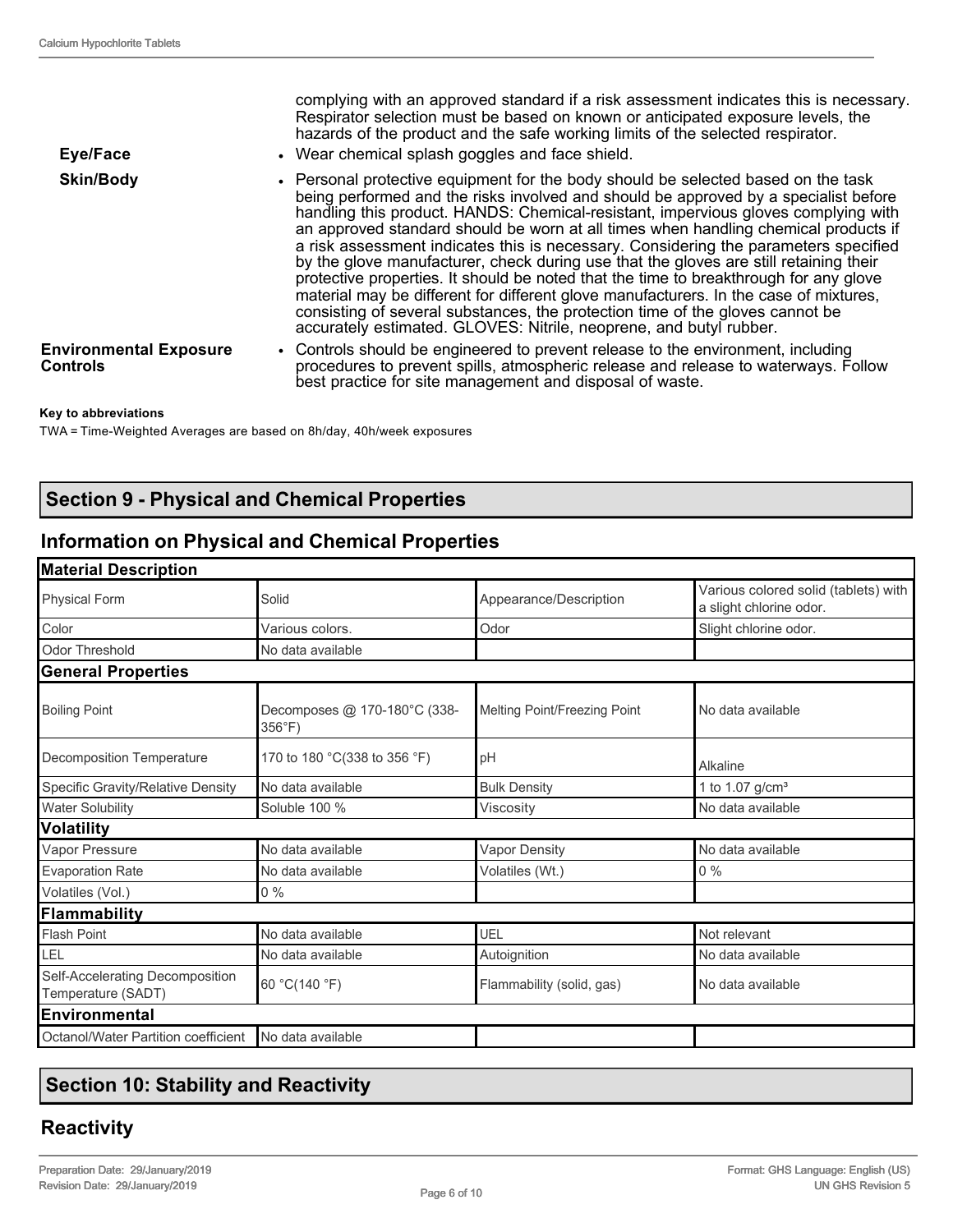|                                           | • No dangerous reaction known under conditions of normal use.                                                                                                                                                                                                                                                                          |
|-------------------------------------------|----------------------------------------------------------------------------------------------------------------------------------------------------------------------------------------------------------------------------------------------------------------------------------------------------------------------------------------|
| <b>Chemical stability</b>                 |                                                                                                                                                                                                                                                                                                                                        |
|                                           | • The product may not be stable under certain conditions of storage or use. Product<br>decomposes at approximately 170-180°C (338-356°F) releasing oxygen gas and some<br>chlorine gas.                                                                                                                                                |
| <b>Possibility of hazardous reactions</b> |                                                                                                                                                                                                                                                                                                                                        |
|                                           | • Hazardous reactions or instability may occur under certain conditions of storage or<br>use. Conditions may include the following: contact with combustible materials,<br>contact with acids/ammonia. Reactions may include the following: risk of causing or<br>intensifying fire, liberation of toxic gas.                          |
| <b>Conditions to avoid</b>                |                                                                                                                                                                                                                                                                                                                                        |
|                                           | • Heating may cause a fire or explosion. Excessive heat will cause decomposition<br>resulting in the release of oxygen and chlorine gas.                                                                                                                                                                                               |
| Incompatible materials                    |                                                                                                                                                                                                                                                                                                                                        |
|                                           | • Highly reactive or incompatible with the following materials: moisture, combustible<br>materials, organic materials, metals, acids, alkalis, oxidizing materials, reducing<br>materials, Ammonia., Petroleum products., Paint products., Wood and paper., Pool<br>chemicals. Acid or ammonia contamination will release toxic gases. |
| Hazardous decomposition products          |                                                                                                                                                                                                                                                                                                                                        |

• Depending on conditions, product slowly releases chlorine gas. Product slowly releases chlorine gas.

# **Section 11 - Toxicological Information**

## **Information on toxicological effects**

| <b>Components</b>                              |                       |                                                                                                                                                                                                                                                                                                                                                                                                                                                                                                                                                                                       |  |  |  |
|------------------------------------------------|-----------------------|---------------------------------------------------------------------------------------------------------------------------------------------------------------------------------------------------------------------------------------------------------------------------------------------------------------------------------------------------------------------------------------------------------------------------------------------------------------------------------------------------------------------------------------------------------------------------------------|--|--|--|
| Calcium<br>hypochlorite (65%<br><b>TO 76%)</b> | 7778-<br>$54-3$       | Acute Toxicity: Ingestion/Oral-Rat LD50 · 850 mg/kg; Ingestion/Oral-Man TDLo · 143 mg/kg; Lungs, Thorax, or<br>Respiration:Acute pulmonary edema; Lungs, Thorax, or Respiration:Dyspnea; Gastrointestinal:Nausea or<br>vomiting                                                                                                                                                                                                                                                                                                                                                       |  |  |  |
| Sodium chloride<br>(10% TO 30%)                | 7647-<br>$14-5$       | Acute Toxicity: Ingestion/Oral-Rat LD50 · 3000 mg/kg; Ingestion/Oral-Rat TDLo · 1.43 mg/kg;<br>Gastrointestinal: Ulceration or bleeding from stomach;<br>Irritation: Eye-Rabbit • 10 mg • Moderate irritation; Skin-Rabbit • 500 mg 24 Hour(s) • Mild irritation;<br>Mutagen: Micronucleus test · Ingestion/Oral-Rat · 2 pph 14 Day(s); Unscheduled DNA synthesis · Ingestion/Oral-<br>Rat • 16800 mg/kg 4 Week(s)-Continuous                                                                                                                                                         |  |  |  |
| Calcium hydroxide<br>$(1\%$ TO 3%)             | 1305-<br>$62 - 0$     | <b>Irritation:</b> Eye-Rabbit • 10 mg • Severe irritation                                                                                                                                                                                                                                                                                                                                                                                                                                                                                                                             |  |  |  |
| <b>I</b> Calcium carbonate<br>$(1\%$ TO 3%)    | 471-34-               | Acute Toxicity: Ingestion/Oral-Rat LD50 · 6450 mg/kg;<br>Irritation: Eye-Rabbit • 750 µg 24 Hour(s) • Severe irritation; Skin-Rabbit • 500 mg 24 Hour(s) • Moderate irritation;<br>Multi-dose Toxicity: Ingestion/Oral-Woman TDLo · 4.08 g/kg 30 Day(s)-Intermittent; Vascular:BP elevation not<br>characterized in autonomic section; Gastrointestinal: Changes in structure or function of endocrine<br>pancreas; Biochemical: Metabolism (intermediary): Effect on inflammation or mediation of inflammation                                                                       |  |  |  |
| Pentasodium<br>triphosphate (<<br> 1%)         | 7758-<br>$29 - 4$     | Acute Toxicity: Ingestion/Oral-Rat LD50 · 3120 mg/kg; Behavioral: Somnolence (general depressed activity);<br>Behavioral:Coma; Skin-Rabbit LD50 · >4640 mg/kg; Behavioral:Somnolence (general depressed activity);<br>Lungs, Thorax, or Respiration: Dyspnea;<br>Irritation: Skin-Rabbit • 500 mg 24 Hour(s) • Moderate irritation                                                                                                                                                                                                                                                    |  |  |  |
| Calcium chloride<br>$(0.1\%)$                  | $10043 -$<br>$52 - 4$ | Acute Toxicity: Ingestion/Oral-Rat LD50 • 3798 mg/kg; Skin-Rabbit LD50 • >5000 mg/kg;<br>Multi-dose Toxicity: Inhalation-Mammal TCLo · 43 mg/m <sup>3</sup> 4 Hour(s) 17 Week(s)-Intermittent; Blood:Change in<br>clotting factors; Blood:Changes in serum composition (e.g., TP, bilirubin cholesterol);<br>Biochemical: Enzyme inhibition, induction, or change in blood or tissue levels: Catalases;<br>Tumorigen / Carcinogen: Ingestion/Oral-Rat TDLo · 112 g/kg 20 Week(s)-Continuous; Tumorigenic: Equivocal<br>tumorigenic agent by RTECS criteria; Endocrine: Thyroid tumors |  |  |  |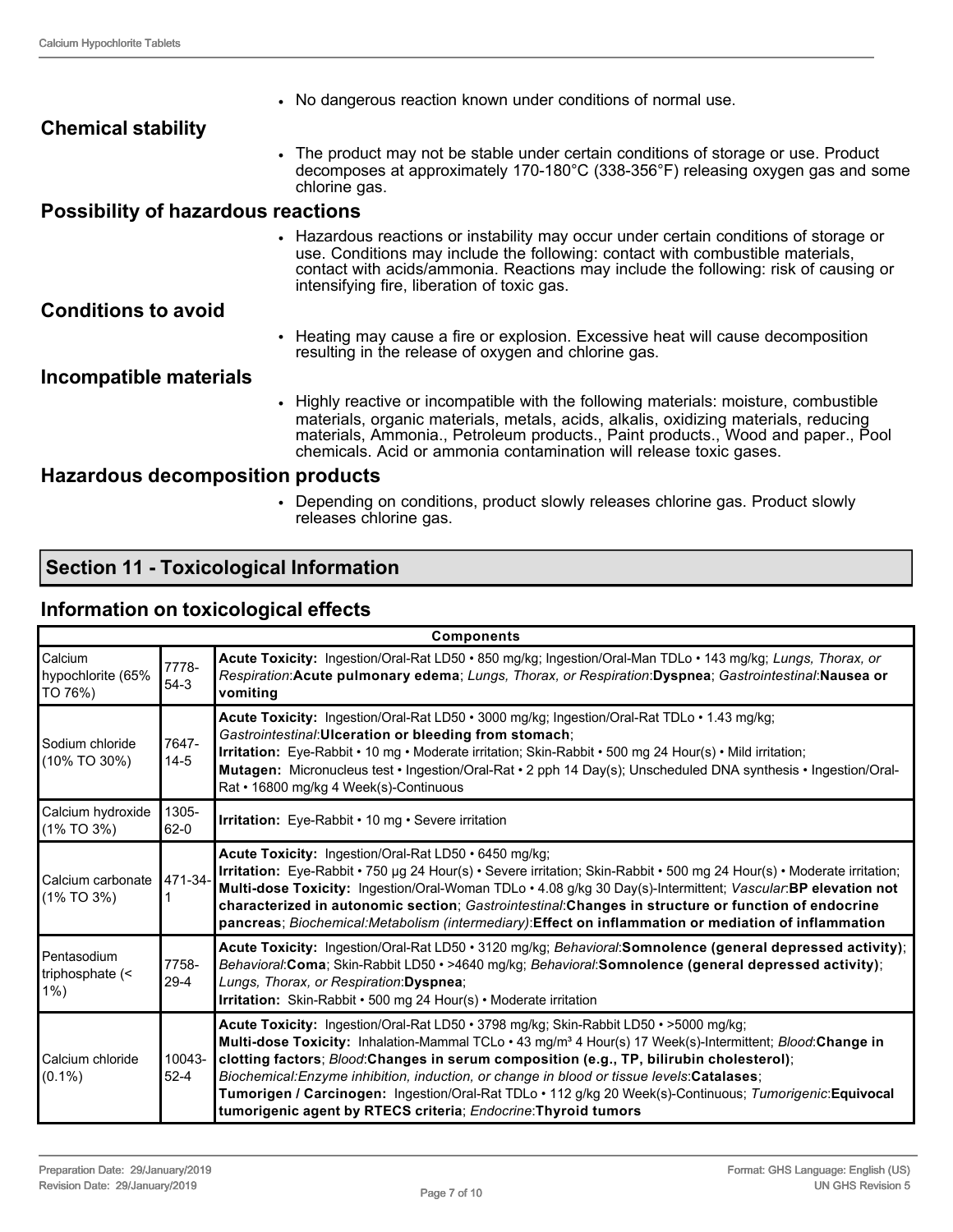| <b>GHS Properties</b>            | <b>Classification</b>                                                                               |  |  |
|----------------------------------|-----------------------------------------------------------------------------------------------------|--|--|
| <b>Acute toxicity</b>            | <b>UN GHS 5 •</b> Acute Toxicity - Oral 4 - ATEmix (oral) = 1033 mg/kg                              |  |  |
| <b>Skin corrosion/Irritation</b> | <b>UN GHS 5 • Skin Corrosion 1B</b>                                                                 |  |  |
| Serious eye damage/Irritation    | <b>UN GHS 5 •</b> Serious Eye Damage 1                                                              |  |  |
| <b>Skin sensitization</b>        | UN GHS 5 . No data available                                                                        |  |  |
| <b>Respiratory sensitization</b> | <b>UN GHS 5 • No data available</b>                                                                 |  |  |
| <b>Aspiration Hazard</b>         | <b>UN GHS 5 .</b> No data available                                                                 |  |  |
| Carcinogenicity                  | <b>UN GHS 5 .</b> No data available                                                                 |  |  |
| <b>Germ Cell Mutagenicity</b>    | <b>UN GHS 5 .</b> No data available                                                                 |  |  |
| <b>Toxicity for Reproduction</b> | UN GHS 5 . No data available                                                                        |  |  |
| <b>STOT-SE</b>                   | <b>UN GHS 5 •</b> Specific Target Organ Toxicity Single Exposure 3: Respiratory Tract<br>Irritation |  |  |
| <b>STOT-RE</b>                   | UN GHS 5 . No data available                                                                        |  |  |

#### **Potential Health Effects**

| <b>Inhalation</b>        |                                                                                                                             |
|--------------------------|-----------------------------------------------------------------------------------------------------------------------------|
| Acute (Immediate)        | • May cause corrosive burns - irreversible damage. May cause respiratory irritation.                                        |
| <b>Chronic (Delayed)</b> | • Repeated or prolonged exposure to corrosive fumes may cause bronchial irritation with<br>chronic cough.                   |
| <b>Skin</b>              |                                                                                                                             |
| Acute (Immediate)        | • Causes severe skin burns.                                                                                                 |
| <b>Chronic (Delayed)</b> | • Repeated or prolonged exposure to corrosive materials will cause dermatitis.                                              |
| Eye                      |                                                                                                                             |
| Acute (Immediate)        | Causes serious eye damage. Direct contact with the eyes can cause irreversible<br>$\bullet$<br>damage, including blindness. |
| <b>Chronic (Delayed)</b> | • Repeated or prolonged exposure to corrosive materials or fumes may cause<br>conjunctivitis.                               |
| Ingestion                |                                                                                                                             |
| Acute (Immediate)        | • Harmful if swallowed. May cause irreversible damage to mucous membranes.                                                  |
| <b>Chronic (Delayed)</b> | • Repeated or prolonged exposure to corrosive materials or fumes may cause<br>gastrointestinal distrubances.                |
| Key to abbreviations     |                                                                                                                             |

## **Section 12 - Ecological Information**

## **Toxicity**

LD = Lethal Dose TC = Toxic Concentration

TD = Toxic Dose

• LC50: 0.088 mg/L (96 hr, Bluegill Sunfish) Very toxic to aquatic life. Do not allow to enter groundwater, surface water or drains. Hazardous to the aquatic environment Chronic 1.

#### **Persistence and degradability**

• Material data lacking.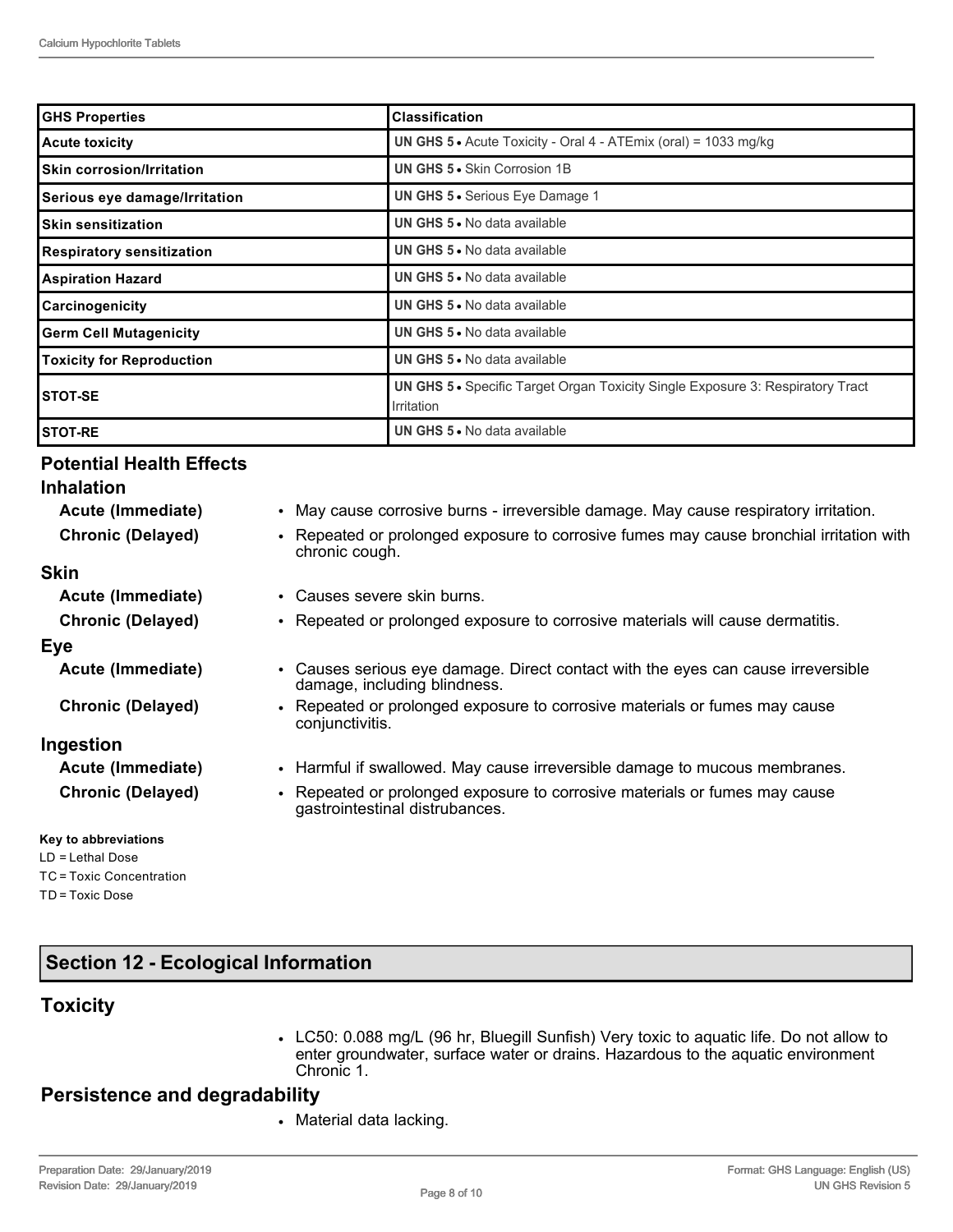#### **Bioaccumulative potential**

• Material data lacking.

**Mobility in Soil**

• Material data lacking.

#### **Results of PBT and vPvB assessment**

• No PBT and vPvB assessment has been conducted.

#### **Other adverse effects**

• No studies have been found.

## **Section 13 - Disposal Considerations**

#### **Waste treatment methods**

| <b>Product waste</b>   | • The generation of waste should be avoided or minimized wherever possible. This<br>material and its container must be disposed of in a safe way. Spilled material that has<br>been swept up and dissolved in water should be used immediately in the normal<br>application for which this product is being consumed. If this is not possible, material<br>may be neutralized. Please contact Axiall Corporation Emergency Response team for<br>guidance at 304-455-6882. Note: Only properly neutralized material should be flushed<br>to sewer. Unneutralized material can cause environmental damage to receiving water<br>or can interfere with treatment plant operation. Care must be taken when using or<br>disposing of chemical materials and/or their containers to prevent environmental<br>contamination. Empty containers retain product residue and can be hazardous.<br>Residual material remaining in empty container can react to cause fire. Thoroughly<br>flush empty container with water then destroy by placing in trash collection. Disposal<br>of this product, solutions and any by-products should at all times comply with the<br>requirements of environmental protection and waste disposal legislation and any<br>regional local authority requirements. Avoid dispersal of spilled material and runoff and<br>contact with soil, waterways, drains and sewers. |
|------------------------|-----------------------------------------------------------------------------------------------------------------------------------------------------------------------------------------------------------------------------------------------------------------------------------------------------------------------------------------------------------------------------------------------------------------------------------------------------------------------------------------------------------------------------------------------------------------------------------------------------------------------------------------------------------------------------------------------------------------------------------------------------------------------------------------------------------------------------------------------------------------------------------------------------------------------------------------------------------------------------------------------------------------------------------------------------------------------------------------------------------------------------------------------------------------------------------------------------------------------------------------------------------------------------------------------------------------------------------------------------------------------------------------------|
| <b>Packaging waste</b> | • Dispose of content and/or container in accordance with local, regional, national, and/or<br>international regulations.                                                                                                                                                                                                                                                                                                                                                                                                                                                                                                                                                                                                                                                                                                                                                                                                                                                                                                                                                                                                                                                                                                                                                                                                                                                                      |

## **Section 14 - Transport Information**

|                  | UN<br>number  | UN proper shipping name                  | <b>Transport hazard class</b><br>(es) | Packing<br>group | <b>Environmental</b><br>hazards |
|------------------|---------------|------------------------------------------|---------------------------------------|------------------|---------------------------------|
| <b>I</b> DOT     | UN2880        | Calcium hypochlorite, hydrated           | 5.1                                   |                  | Marine Pollutant                |
| <b>TDG</b>       | UN2880        | CALCIUM HYPOCHLORITE,<br><b>HYDRATED</b> | 5.1                                   |                  | Marine Pollutant                |
| <b>IMO/IMDG</b>  | UN2880        | CALCIUM HYPOCHLORITE,<br><b>HYDRATED</b> | 5.1                                   |                  | <b>Marine Pollutant</b>         |
| <b>IATA/ICAO</b> | <b>UN2880</b> | Calcium hypochlorite, hydrated           | 5.1                                   |                  | <b>Chronic Aquatic Toxicity</b> |

**Special precautions for user** • Under 49 CFR (DOT), non-bulk U.S. domestic shipments by ground do not require Marine Pollutant markings or labels, nor does Marine Pollutant need to be mentioned on shipping papers.

**Transport in bulk according to Annex II of MARPOL 73/78 and the IBC Code**

• Data lacking.

#### **Section 15 - Regulatory Information**